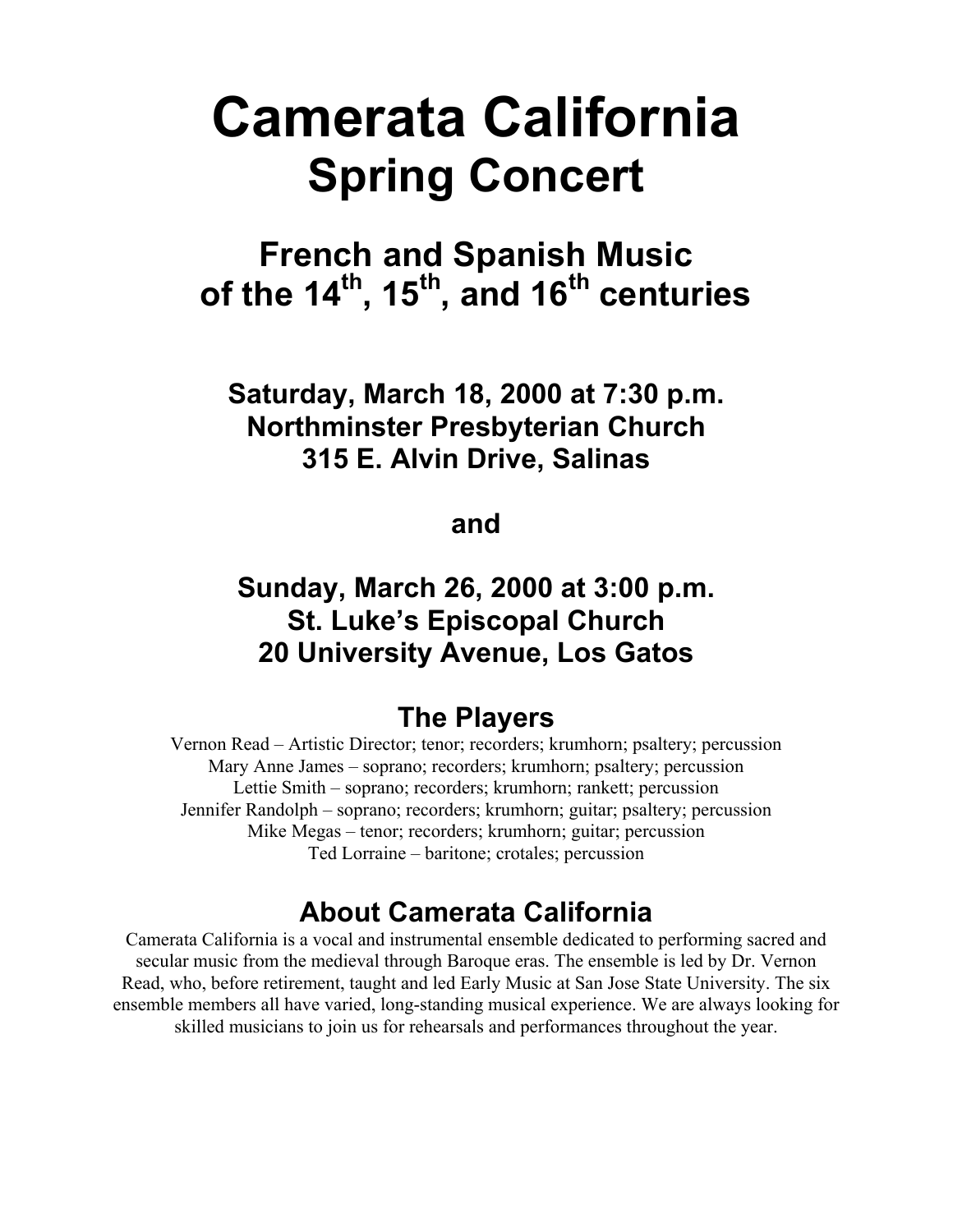### **The Program**

- O virgo splendens
- Laudemus virginem
- Splendens ceptrigera
- Mariam matrem virginem
- Los set gotex recomptarem
- Polorum regina omnium
- Imperayritz de la ciuitat ioyasa
- Stella splendens
- Ad mortem festinamus
- Cuncti simus connentes

#### *The Burgundian Court*

- 
- 
- 

#### *Medieval Dance*

- 
- 

- Le jour s'endort Guillaume Dufay (ca. 1400 – 1474) - A madame playsante Arnold de Lantins (fl. ca. 1450) - Je me complains piteusement Guillaume Dufay (ca. 1400 – 1474)

- Estampie Anon (14th c.) - Domino Anon (ca. 1200)

### **Intermission**

### *Burgundian Song-Motet*

- O Gloriosa Johannes Touront (late 15th c.)

#### *French Entertainments – Chanson and Dance*

- 
- Quand l'ennuy facheux vous prend Guillaume Costeley (1531 1606)
- 

### *The 16th Century Spanish Court*

- 
- 
- 
- 

- Pour ung plaisir Claudin de Sermisey (ca.1490 – 1562) - Bransle Claude Gervaise (pub.1557 by Pierre Attaignant) - Belle qui tiens ma vie Anon. (pub.1589 by Thoinot Arbeau) - Bransle de Bourgougne Claude Gervaise (pub.1557 by Pierre Attaignant)

- Todos los bienes del mundo Juan del Encina (1469 – ca. 1530) - La Spagna Anon. (early 16th c.) - Ay triste que vengo Juan del Encina (1469 – ca. 1530) - De los alamos vengo Juan Vasquez (ca. 1510 – ca. 1560)

**The Llibre Vermell Anon.** (14<sup>th</sup> c.) Montserrat, Spain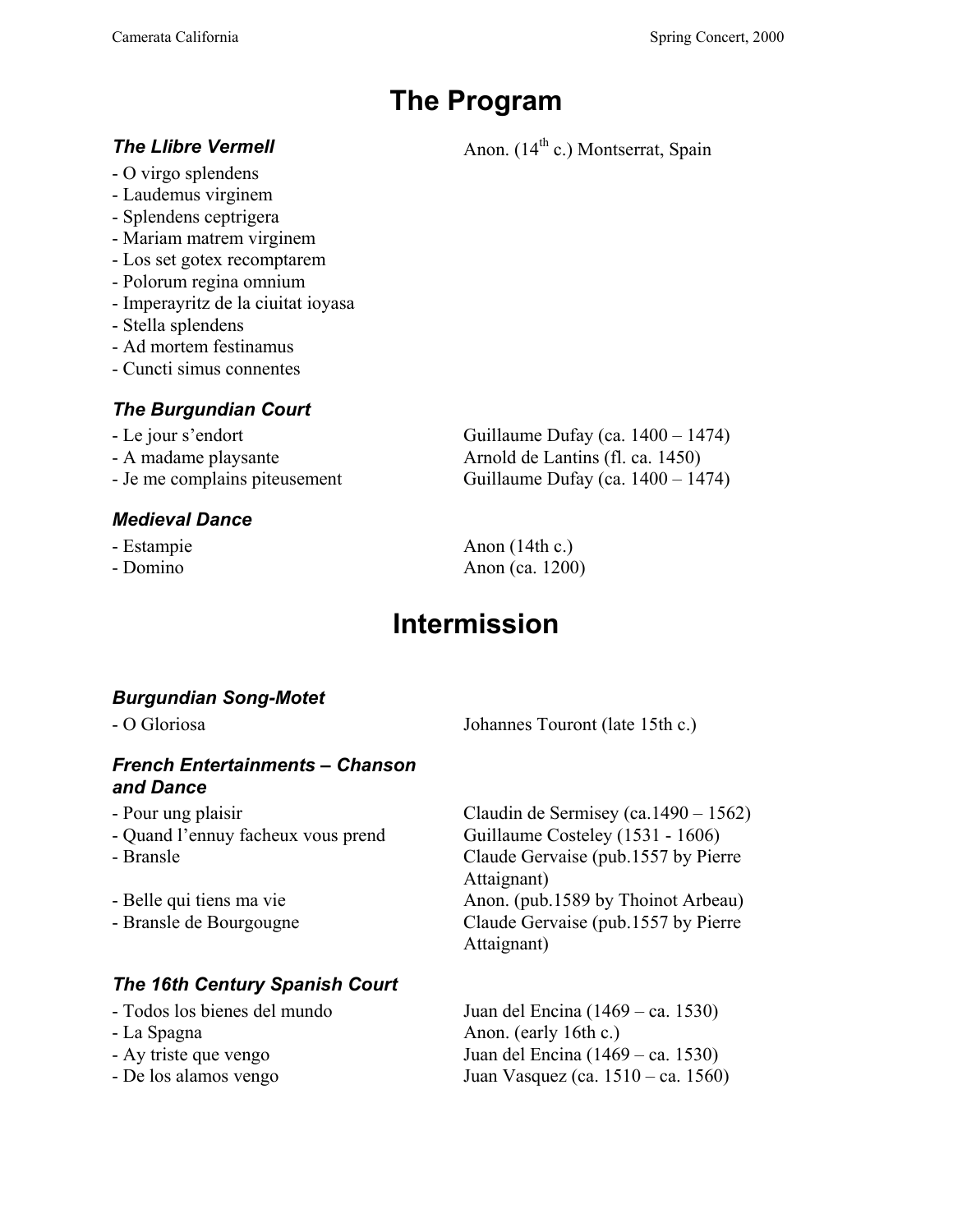### **Texts and Translations**

#### *O Virgo splendens*

O Virgo splendens, O Virgin, shining brightly, Hic in monte celso, Here on this high mountain, Quem fideles conscendunt universi, And that all of the faithful climb, Eia, pietatis oculo placato, O, with the gentle eye of love,

#### *Laudemus virginem*

Et eius filius Jhesus est. And her Son, Jesus.

#### *Laudemus virginem*

Splendens ceptrigera, Radiant sceptered ruler, Nostrisis advocata Virgo puerpera. Intercede for us, Virgin Mother.

#### *Mariam, matrem*

Mariam, matrem virginem attolite, Extol Mary, the Virgin Mother, Jhesum Christum extolite concorditer. Praise Jesus Christ with all your hearts. Jhesu tutum refugium, exaudi nos, Jesus, safe refuge, hear our prayer, Totum mundi confugium realiter. Truly a safe place of shelter.

#### *Los set gotex*

Los set gotex recomptarem, et devotament cantant, Let us recount the seven joys and sing devotedly, Humilment saludarem la dolca Verge Maria. Let us humbly hail the sweet Virgin Mary. Ave Maria gratia plena, https://www.maria.com/hail Mary, full of grace, Dominus tecum, Virgo serena. The Lord is with you, serene Virgin.

#### *Polorum regina*

Polorum regina omnium nostra, Queen of all the heavens, Semper permansisti inviolata. You were still immaculate.

#### *Imperayritz de la ciuitat ioyasa*

Imperayritz de la ciutat ioyasa, Queen of the joyous city, De paradis ab tot gaug eternal,  $\qquad \qquad$  Of paradise with all its eternal joys, Neta de crims, de virtuts habundosa, Free of sin, abundant in virtue, Verges plasen, ab fas angelical, Kind Virgin with angelic face, Axi com sotz a Dieu molt graciosa, Just as you are gracious before God,

Miraculis serrato fulgentibus ubique, That has been serrated all over by radiant wonders, Cerne ligatos fune peccatorum, Behold those caught in the bonds of sin, Ne infernorum ictibus graventur, So that they will not have to endure the blows of hell, Sed cum beatis tua prece vocentur. But rather be called among the blessed through your intercession.

Laudemus virginem mater est Let us praise the Virgin who is a mother,

Maria seculi asilum defende nos, Mary, sanctuary of the world, protect us, jam estis vos totaliter diffugium Indeed you are fully our place of refuge,

Stella matutina, dele scelera. Star of the morning, redeem our sins. Ante partum, Virgo Deo gravida, Before the birth, Virgin, though pregnant, Stella matutina, dele scelera. Star of the morning, redeem our sins.

Mayres de Dieu per obra divinal, Mother of God through divine grace, Placaus estar als ficels piadosa, Be merciful unto us humble children, Pregant per lor al Rey celestial. And intercede for us before the heavenly King.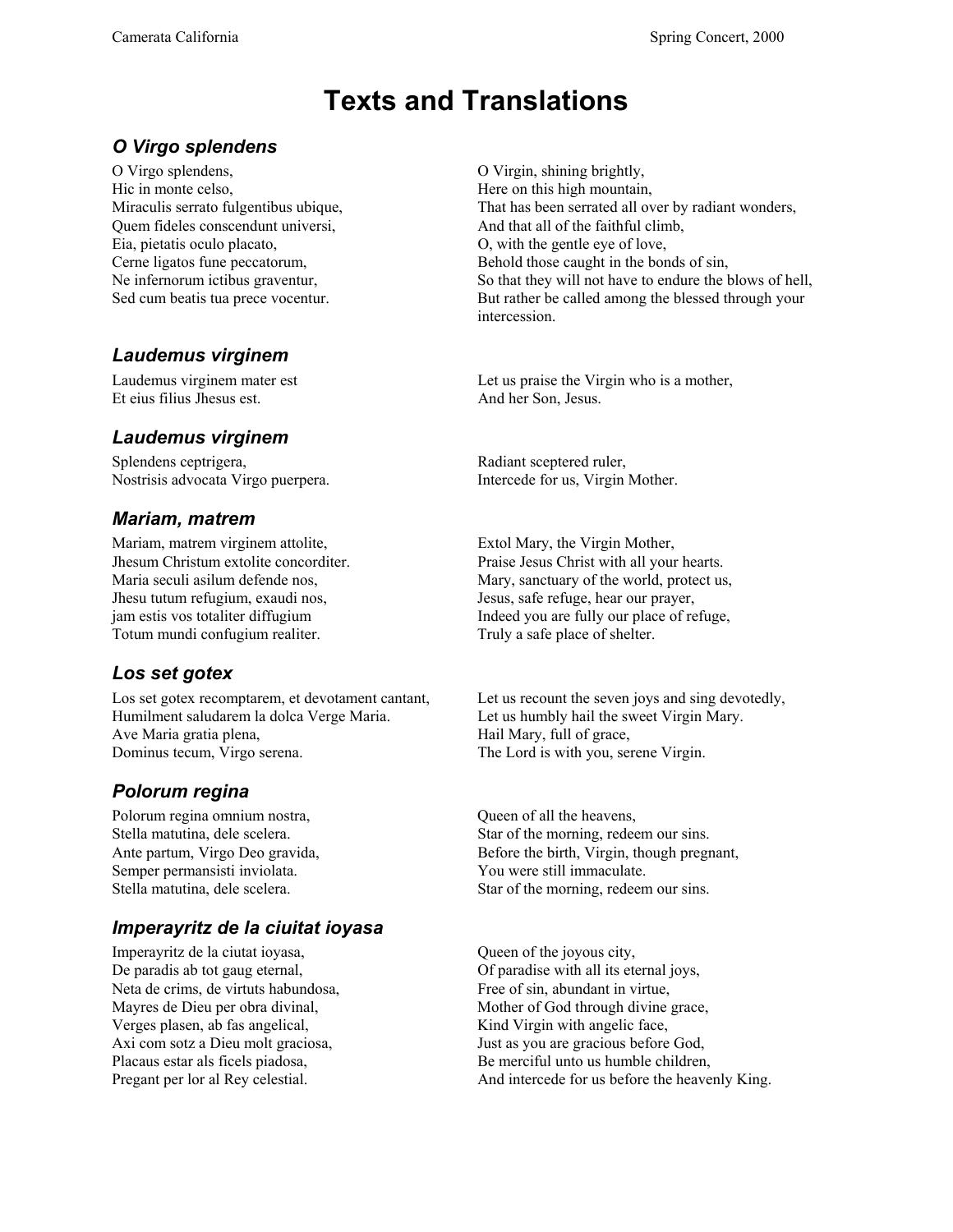#### *Stella splendens*

divites et egeni, grandes et parvuli, Both rich and poor, high and low, et inde revertuntur graciis repleti From it they leave filled with grace.

#### *Ad mortem festinamus*

#### *Cuncti simus*

Cuncti simus concanentes: Ave, Maria. Let us all sing together: Hail, Mary.

Clara facieque dixit: Ave, Maria. With radiant countenance he exclaimed: Hail Mary.

#### *Le jour s'endort*

Et le prince d'amour l'a commandé And the prince of love has commanded Pour recitér ballade gracieuse, The recitation of graceful ballades, Qui soit plaisante a sa dame amoureuse, Which would please his ladylove, Joyeusement paradey quelque mai, Joyfully adorned for May,

### *A Madame playsante*

Vueil je donner un chapelet I would like to give a necklace

#### *Je me complains*

Je me complains piteusement I plaintively bemoan my fate, De la grieste paine et tourment Of the grief, pain and torment Qu'eschever ne puis sa rudesse, Since I cannot avoid his insults,

Stella splendens in monte ut solis radium, Star, that like the sun's ray shines on the mountain, Miraculis serrato, exaudi populum. Serrated miraculously, lend ear to your people. concurrunt universi gaudentes populi, All of them come with quick and happy step, ipsum ingrediuntur, ut cernunt oculi, To climb the mountain as soon as they see it,

Ad mortem festinamus, peccare desistamus. Toward death we direct our steps quickly, let us stop our sinning.

Scribere proposui de contemptu mundano, I have resolved to write with contempt of the world, Ut degentes seculi no mulcentur in vano. So that those who stay in the world will not let themselves be flattered in vain. Jam est hora surgere a sompno mortis pravo. The time is already here to rise from the lovely sleep of

death.

Virgo sola existente, en affuit angelus, When the Virgin was alone, behold, an angel came to her, Gabriel est appellatus atque missus celitus, It was the angel, Gabriel and he was sent from heaven,

Le jour s'endort, aussi fait la saison, The day is falling asleep, and the season Winter as well, Et se tiene gracieuse et joli, To keep her good-humored and charming, Et il aura gueridon de parli, And there will be a round table for chit-chat, Le premier jour de ce doux mois de mai. The first day of this sweet month of May.

A madame playsante et belle, To my pleasant and beautiful lady, De mariolaine et de moget,  $\overline{O}$  Of marioram and lilies of the valley, Car des aultre c'est la plus belle. Because of all the ladies, she is the most fair.

A moy tout seul plus qu'a nullui, To myself alone, more than to anyone else, Que je souffre plus que ne di. Which I endure to an unspeakable degree. Dangier me tient en tel soussi, Her guardian keeps me in a very anxious state, Et fortune le veult aussi, And lady luck seems to want the same thing, Mais par ma foi ce fait jonesse. But, I swear, all of this is the result of being young.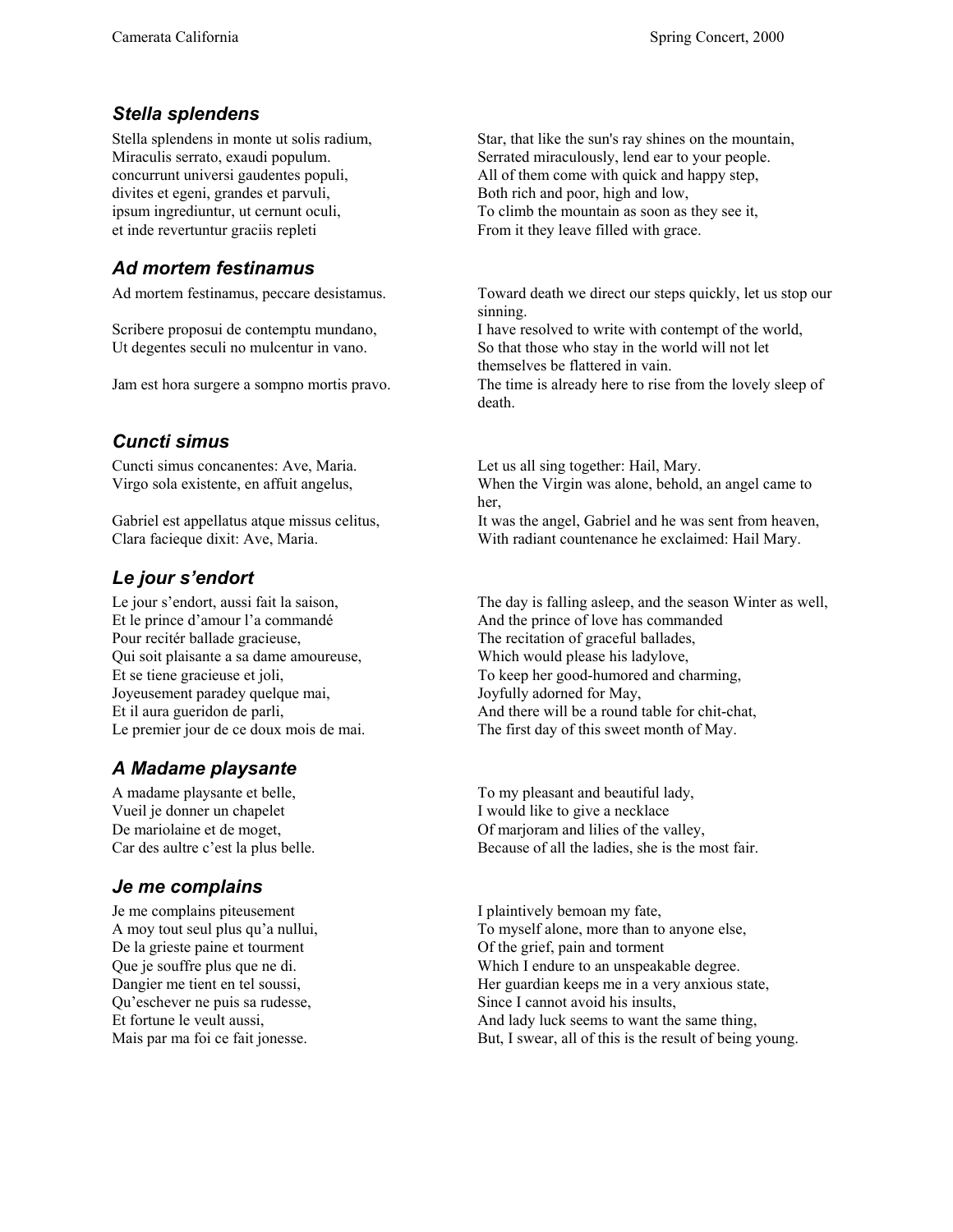#### *Vergine bella*

Vergine bella, che di sol vestita, coronata di stelle, O beautiful virgin, clothed in the sun, crowned with stars, Al sommo sole piacesti sì, che in te sua luce ascose, You who found such favor with the highest Sun

Amor mi spinge a dir di te parole, Love drives me to speak of you, Ma non so incominzar senza tu aita, But I cannot even begin without your aid, E di colui ch'mando in te si pose. And the aid of him who established himself in you. Invoco lei che ben sempre rispose I call upon her who has always answered those Chi la chiamò con fede Who named her with faith. Vergine, s'a mercede mmiseria estreme dell 'humane chose Già mai ti volse al mio prego t'inchina, Bend down to my prayer, Soccorri alla mia guerra, https://www.mateural.com/help my struggle, Benchi'i sia terra, e tu del ciel reina. Though I am earth, and you the Queen of Heaven.

#### *O gloriosa regina mundi*

succurre nobis pia help us supplicants, Ad te clamantibus Who cry aloud to you, Qui a tu genuisti Who bow before you, Salvatorem in gentibus. Savior of the people. Ave virgo pulcherima has beautiful Virgin Hail most beautiful Virgin In gratiis uberrima Of ever-increasing esteem Ave virgo regina Hail Virgin Queen,

#### *Pour ung plaisir*

J'ay enduré peine et travaulx, I have borne difficulty and effort. J'en ay en de trop grans assaulx, I am battered by my own project,

### *Quand l'ennuy fâcheux*

Quand l'ennuy fâcheux vous prend, When annoying boredom seizes you, N'attendez point qui'il entame. Don't wait until the damage is done. Venez et je soys infame, Come, and I'll be darned, J'ay du passetemps, madame, pour dix. I have plenty of entertainments, my lady.

#### *Belle qui tiens ma vie*

Captive dans tes yeux, Prisoner in your eyes, Ou me foudra mourir. Or I will surely die.

that he hid his light in you, Lady, if extreme misery in human beings ever turned you to pity,

O gloriosa regina mundi O glorious Queen of the world Salutem protulisti, Amen. Intercede for our salvation, Amen.

Pour ung plaisir que si peu dure, For the sake of a single, fleeting pleasure, Or Dieu me doint bonne aventure, Since God has given me great hope of success, Fortune a faict sur moy ses saulx. But Luck has made me the object of its assaults.

S'en riant, ne vous que rise, If in laughing, I don't make you laugh too!

Belle qui tiens ma vie Beautiful one who holds my life Qui m'as l'âme ravie Who has overwhelmed my soul D'un souriz gracieux, With a gracious smile, Viens tôt me secourir, Come quickly to my aid,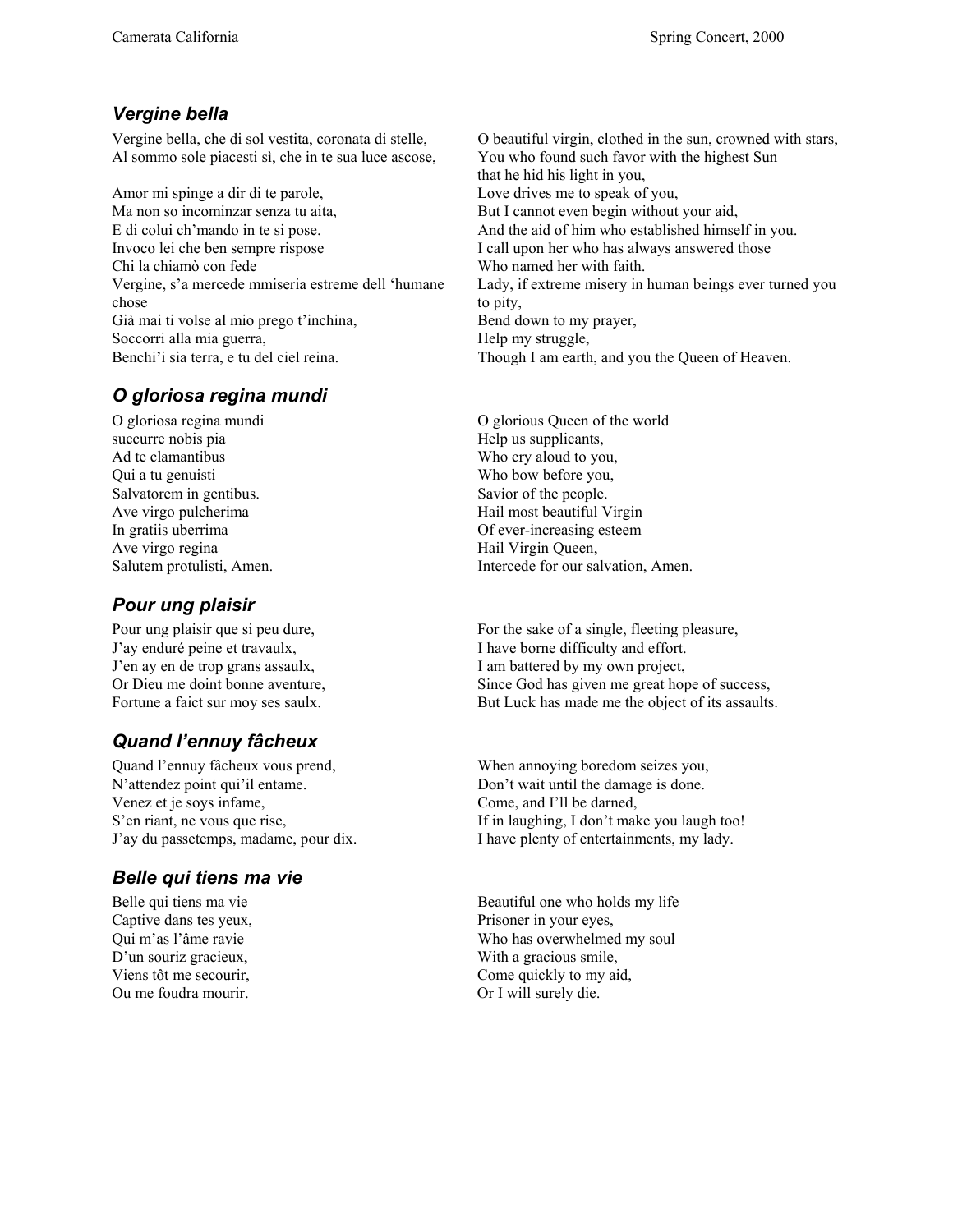#### *Todos los bienes del mundo*

Todos los bienes del mundo, All the goods of the earth, Passan presto y su memoria, Pass quickly out of memory, Salvo la fama y la gloria. Except fame and glory.

Todos son bienes fortunos, All goods are from fortune, Y de muy poca memoria, and fade quickly from memory, Salvo la fama y la glora. Except fame and glory. La fama vive segura, anque se muera su dueño, Fame survives safely, even if its owner dies, Los otros bienes son sueño, All other goods are a dream, Y una cierta sepultura. And go to the grave. La mejor y mas ventura, The best and greatest ventures, Passa presto y su memoria, Pass quickly out of memory, Salvo la fama y la glora. Except fame and glory.

#### *Ay triste que vengo*

¡Ay triste, que vengo vençido d'amor! Alas, I am conquered by love! Maguera pastor. Even I, a shepherd.

#### *De los alamos vengo*

De los álamos de Sevilla, From the poplars of Seville, De ver a mi linda amiga. From seeing my sweet beloved.

#### *Pase el agoa*

Venite vous a moy. Now you come to me. Ju me'n anay en un vergel, I went into a garden, Tres rosetas fui coller, I went to pick three roses, Ma Julioleta, dama, pase el agoa, My little Juliet, cross the water, Venite vous a moy. Now you come to me.

El tiempo lleva los unos a otros fortuna y suerte, Time carries away some, others are taken by fortune and luck, Y al cabo viene la muerte, que no nos dexa ninguno. In the end comes death, which leaves us with nothing.

> (The poor shepherd goes to market and is smitten with love for a lady of high rank – a hopeless case for a low born man!)

De los álamos vengo, madre, I've just come from the poplars, mother, De ver como los menea el ayre, From watching them sway in the breeze, De los álamos vengo, madre, I've just come from the poplars, mother, De ver como los menea el ayre. From watching them sway in the breeze,

Pase el agoa, ma Julieta dama, I crossed the water, my Juliet, my lady,

#### *A Note on Translations*

No – we didn't forget to spell-check the Texts and Translations, but you may notice quite a few differences between modern and early French and Spanish spellings, and a few words that aren't in the modern dictionary. We use the modern pronunciations in singing, but retain the original spellings.

### **Acknowledgements**

Thanks to Vernon Read for musical transcriptions, artistic direction, and inspiration; to Mary Anne James, Jennifer Randolph, and Lawrence Rosenwald for translations; to Jennifer Randolph for program notes; to John Koza of Northminster Presbyterian Church of Salinas, and St. Luke's Episcopal Church of Los Gatos for lovely spaces to perform.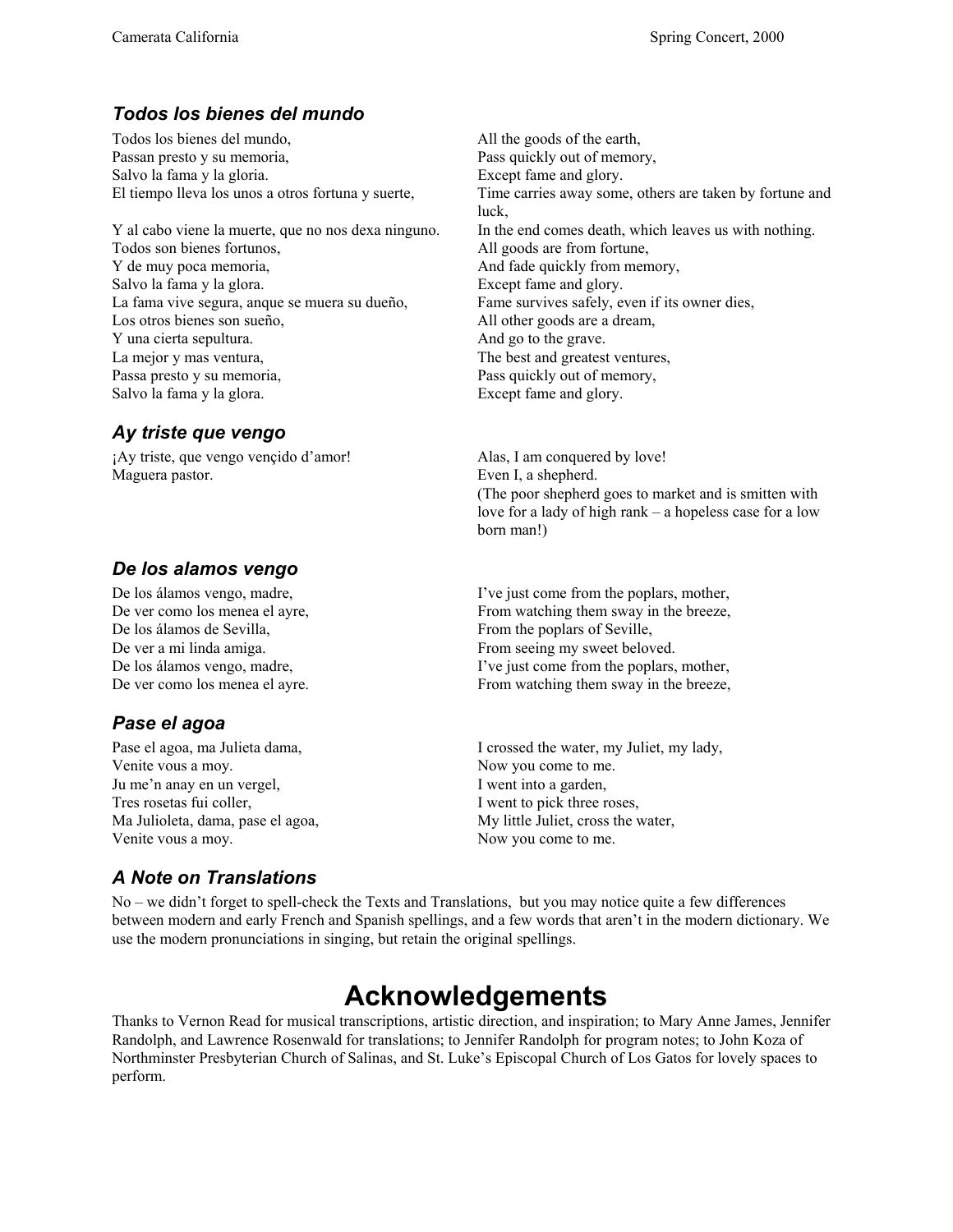### **Program Notes**

#### *Llibre Vermell*

The *Llibre Vermell* (or "The Red Book" for the color of its cover page) is a collection of late 14th century songs written by monks of the monastery of Montserrat in Catalonia, to provide pilgrims with an appropriately decorous repertoire of songs and dances during their visit to the Black Virgin of Montserrat. The songs are in the French Ars Nova style, and mostly in Latin (two are in Catalonian). They range from a hymn to the Virgin Mary of Monte Serrato to a "Dance of Death" (*Ad mortem festinamus*) – the oldest known surviving example with music addressing the Black Death which ravaged Europe from 1347 to 1348.

#### *Guillaume Dufay (ca.1400-1474) and the Burgundian composers*

This year we celebrate the six-hundredth anniversary of Dufay's birth! (as far as can be established). French composer **Guillame Dufay** born in or around Cambrai, one of the primary musical centers of the era and a highly significant staging ground for the structural principles of the high Renaissance. Dufay is widely recognized today for his role in the development of Western music – he held positions in many musical centers of Europe, and was acknowledged by his contemporaries to be the leading composer of his day. He wrote in most of the forms in use during his lifetime, with 150 works surviving, both liturgical and secular. Dufay represents the generation comprising the so-called Burgundian composers, which flourished in the territory ruled by the Dukes of Burgundy. He is represented on our program by the chanson *Le jour s'endort*, *Je me complains*, an imitative *ballade* for three equal voices, and *Vergine Belle*, a setting of a *canzone* by Francesco Petrarch. Although the language and form of the last composition is Italian, we couldn't resist adding this Dufay masterpiece to our program of French and Spanish music.

*A madame playsant*, by Burgundian composer **Hugho de Lantins**, is a *rondeau* form – one of the typical poetic forms used in courtly compositions of the 15<sup>th</sup> century and earlier. Secular French poems were preserved in beautifully illuminated books known as *chansonniers*, and many musical examples survive. *O gloriosa* by **Johannes Touront** was a popular song-motet of the Burgundian Court of Philip the Good – where artists, musicians, and poets gathered to enjoy the patronage of a wealthy and cosmopolitan court.

A favorite type of dance at the Burgundian court was a jaunty *basse danse*, featuring improvisations over a slowmoving bass line. Even the earliest *basse danze* in Italy were meant as much for performance in front of an audience (often consisting of visiting Spanish dignitaries), as for dancing. The *basse danse* melody, *Il Re di Spagna* (also called *La Spagna*), appears in sources of various nationalities and is probably Spanish in origin, although it is the only one known to appear in both a French and an Italian dance manual. The tune also survives incorporated into various polyphonic settings. Our version features several instruments on the cantus firmus, with the rankett on a swift-moving bass line.

#### *Medieval Dance*

*Estampies* (*estampidas* in Spain, or *istampies* in Italy), are among the earliest known examples of medieval instrumental music – derived from both folk music and the influence of the Church. The tunes could have been played by medieval *jongleurs* to accompany members of the court as they danced (or stamped?) All examples are notated very sparingly since improvisation was expected.

Our second selection, *Domino*, is really misnamed as dance, although we have chosen to perform it instrumentally. This is an example of *organum* of the Parisian Notre Dame school, in which a Gregorian melody is used as a cantus firmus and the top voice embellishes on the chant. Polyphonic music developed in northern France from the  $12<sup>th</sup>$  to the  $14<sup>th</sup>$  centuries from these kind of origins.

#### *French Entertainments – Chanson and Dance*

The spread of the chanson and instrumental repertory was in large part due to a number of enterprising music printers, many of whom seem to have played an active musical role by arranging or collecting the pieces which they published. One of these was the Parisian **Pierre Attaingnant** (1494 – 1455), who collected and published chansons of Claude Gervaise, Claudin de Sermisey and others.